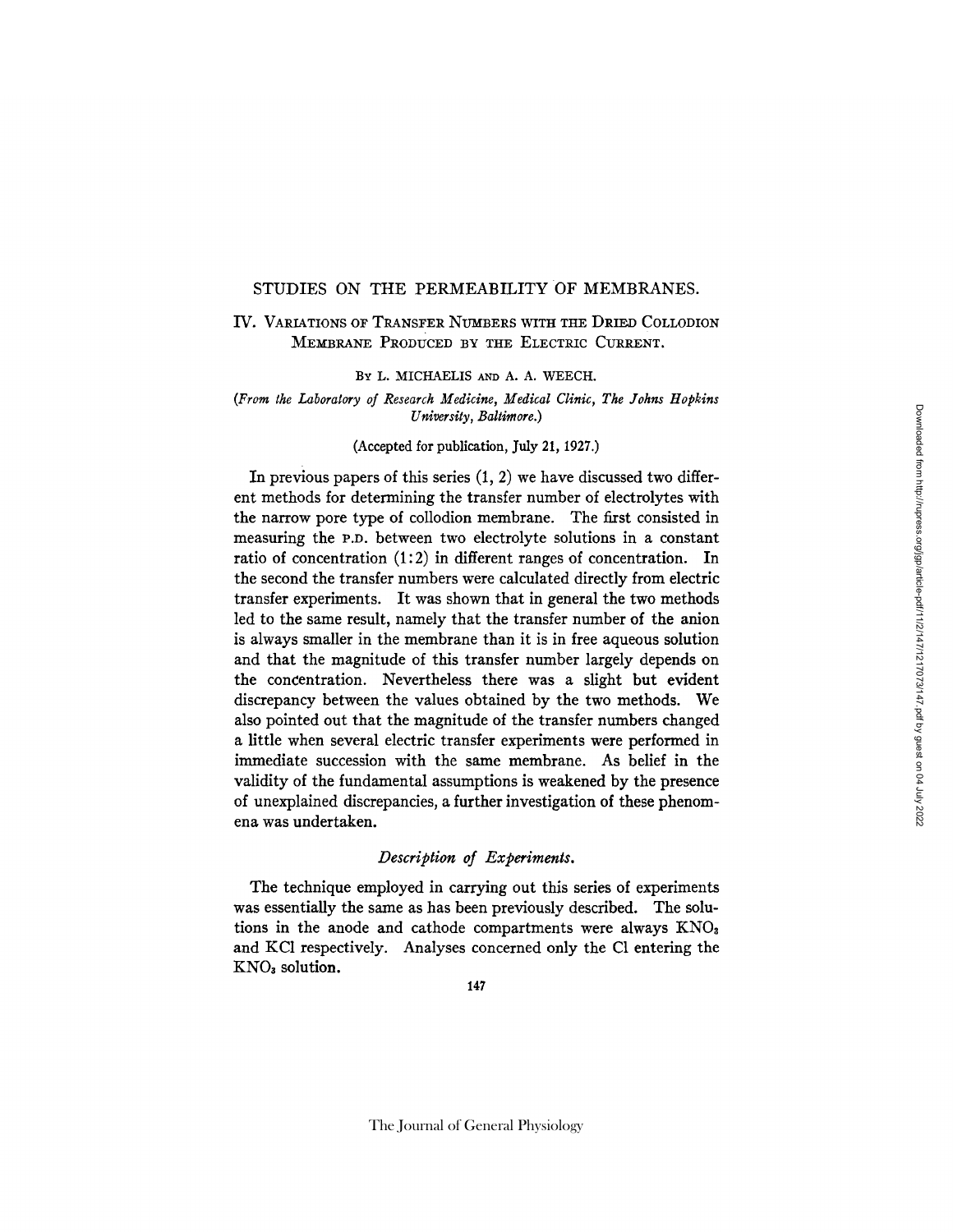Two series of experiments were performed. The first series concerned itself with a study of what we shall refer to as a polarization effect. We had previously observed that when a membrane which for several days had been in contact with distilled water was used for two successive experiments the transfer number for C1 obtained by the second experiment was slightly lower than that obtained by the first. The experiments of this series were designed so as to exaggerate this effect as much as possible. Two experiments were always performed successively in which the current strength and length of time were identical (4 milliamperes for 15 minutes) but between the two experiments the membrane was thoroughly polarized by intro-

| TABLE I.                                                                          |
|-----------------------------------------------------------------------------------|
| Closeness of Agreement between Total Ionic Transfers as Determined by Calculation |
| from the Time and Current Intensity and Directly by Means of an                   |
| <i>Iodine Coulometer.</i>                                                         |

| Experiment No. | Current intensity    | Time | Total transfer by<br>calculation | Total transfer by<br>coulometer |
|----------------|----------------------|------|----------------------------------|---------------------------------|
|                | <i>milliam beres</i> | min. | millimols                        | millimols                       |
| 123            | 2.0                  | 30   | 0.0373                           | 0.0378                          |
| 129            | 2.0                  | 30   | 0.0373                           | 0.0403                          |
| 130            | 2.0                  | 40   | 0.0498                           | 0.0504                          |
| 191            | 4.0                  | 15   | 0.0373                           | 0.0378                          |
| 230            | 0.5                  | 120  | 0.0373                           | 0.0380                          |
| 231            | 0.5                  | 120  | 0.0373                           | 0.0373                          |

ducing fresh solutions and passing a current of relatively high intensity for several minutes (usually 0.15 amperes for 2 minutes). The experiments were carried out with two membranes of the fiat type in 0.5 N, 0.2 N, 0.1 N, 0.05 N, and 0.02 N concentrations.

The second series of experiments was planned so that the effect of varying the current intensity could be studied. In order to eliminate the effect of previous polarization just discussed the experiments of this series were carried out only after considerable polarization had been already established. This was accomplished by performing a third experiment after the completion of the two experiments described in the preceding paragraph. In this experiment the total quantity of current expressed in coulombs was approximately the same as in the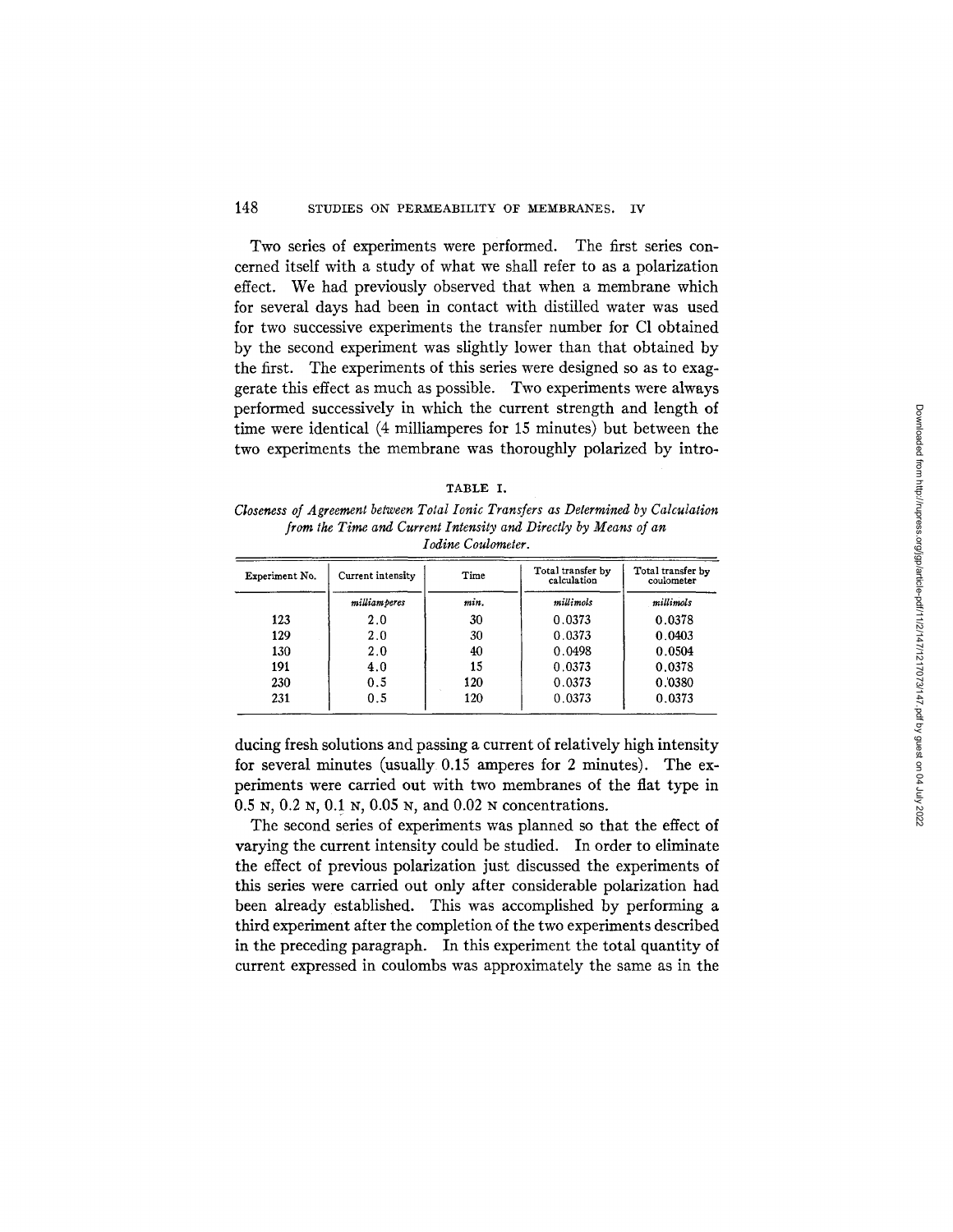preceding experiments but the current intensity was higher (0.3 amperes) and the duration of the experiments quite brief (10 to 15 seconds). The results obtained by this experiment were then compared with those secured from the second experiment of the first series.

In the first series of experiments the total quantity of current was determined by the method described in the third paper of this series. This consisted in maintaining a current of constant intensity by means of a sensitive milliammeter regulated with a variable resistance and accurately observing the time of application. From this data the total amount of ionic transfer was computed from the formula

#### 1 milliampere  $\times$  1 minute = 0.000622 milliequivalents of ions.

In the experiments of the second series where the duration was reduced to a few seconds it was not practical to maintain an accurately constant current intensity, especially as the more sensitive milliammeter had to be replaced by a simple ammeter. For this reason a coulometer was used to determine the total amount of ionic transfer.<sup>1</sup> The accuracy of the coulometer was tested by employing it in a number of the experiments of longer duration in which the current intensity and time were easily measured. The results obtained by the two methods were in excellent agreement (Table I).

# DISCUSSION.

We may first consider in how far the transfer number calculated from the concentration chain method has agreed with the transfer

<sup>1</sup> An iodine coulometer of the Herroun type as described in Ostwald and Luther's text-book (3) was employed. The arrangement was slightly modified as we found difficulty in obtaining potassium iodide which was free of the iodate. The quantity of KI to be placed in the coulometer was accurately weighed and an identical quantity placed in a similarly shaped tube at the same time and covered with the same solution used in the coulometer. At the conclusion of the experiment the solutions from both tubes were titrated as quickly as possible and the difference between the two titrations taken as the correct result. Furthermore to lessen the amount of spontaneous oxidation of KI the highly acid HC1 solution used by Herroun was replaced by a 2 per cent solution of  $KH_2PO_4$  previously boiled to expel all traces of oxygen.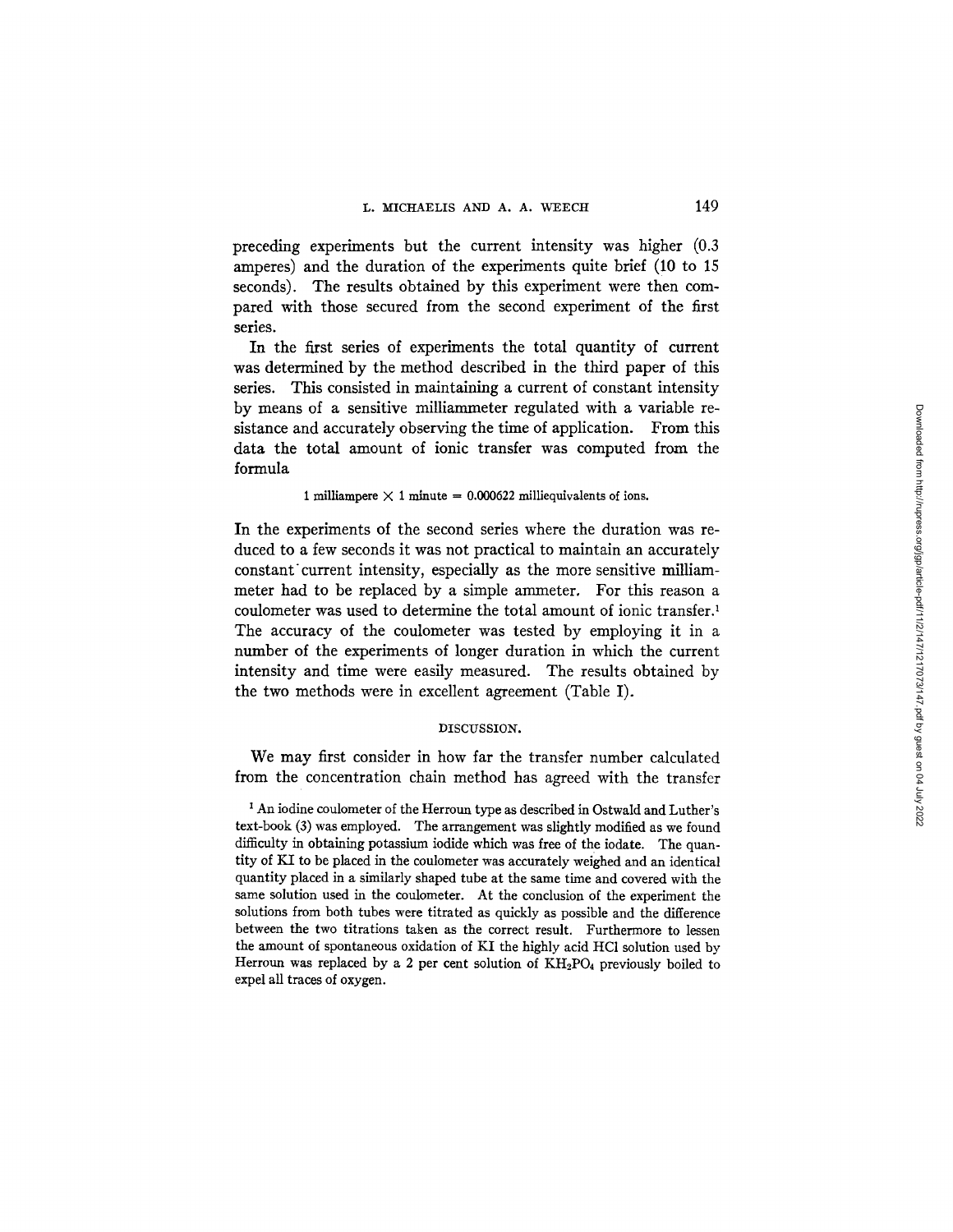number observed in direct transfer experiments. In the third paper of this series  $(2)$  we published a graph<sup>2</sup> in which the chlorine transfer numbers with KC1 as determined by the concentration chain method were compared with the results obtained in twenty-nine electric transfer experiments with the same membrane. Reference to this graph shows that in the more concentrated solutions the observed transfer number was always lower than the calculated. In the lowest



FIG. 1. Showing experimental results in first series of experiments performed with two membranes of the fiat type. The transfer number for CI yielded by the first experiment of each series is represented by  $+$ ; the transfer number obtained from the second experiment by 0. For purposes of comparison the transfer number curve for the membrane  $C_1$  calculated by the concentration chain method has been included.

concentrations the opposite was true. From the present series of experiments it becomes apparent that the observed transfer number rather than being a definite figure depends on the history of the experiment. When in a series of experiments with the samemembrane the current intensity and duration of each experiment are kept constant and when several days have been allowed to elapse between experiments, during which time the membrane has been kept in dis-

<sup>2</sup> Michaelis, Weech, and Yamatori (2), Fig. 1, p. 700.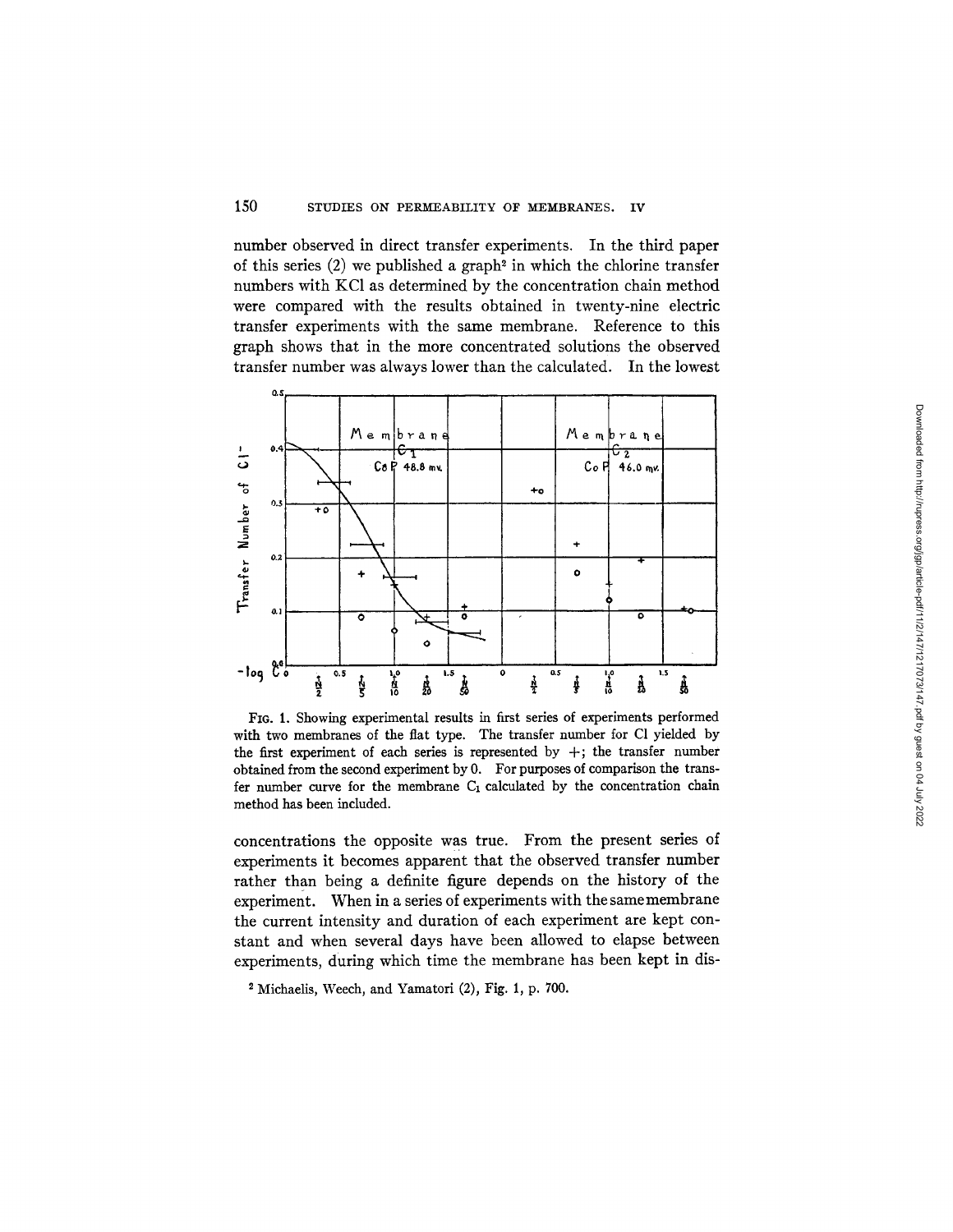tilled water, then the transfer numbers observed are in close agreement. But when the time between successive experiments is short, *i.e.* some minutes, as in the experiments of our first series, the second transfer number is often different from the first. This indicates that some kind of polarization remaining from the first experiment has affected the result of the second and suggests that the result even in the first experiment has been more or less disturbed by the same polarization.



FIG. 2. Showing experimental results in second series of experiments performed with two membranes of the flat type. The transfer number for Cl yielded by the first experiment of each series (low amperage) is represented by 0; the transfer number obtained from the second (high amperage) by  $+$ . In all experiments the total quantity of current (coulombs) was approximately the same.

The direction and magnitude of this polarization disturbance is brought out by the experiments of our first series, the results of which have been summarized in Fig. 1. Here the transfer number of Cl has been charted against the logarithmic scale of the concentrations. The figures on the left-hand side of the chart concern one membrane, namely the one with which the graph previously published and mentioned above was prepared. For convenience of comparison the transfer number curve calculated by the concentration chain method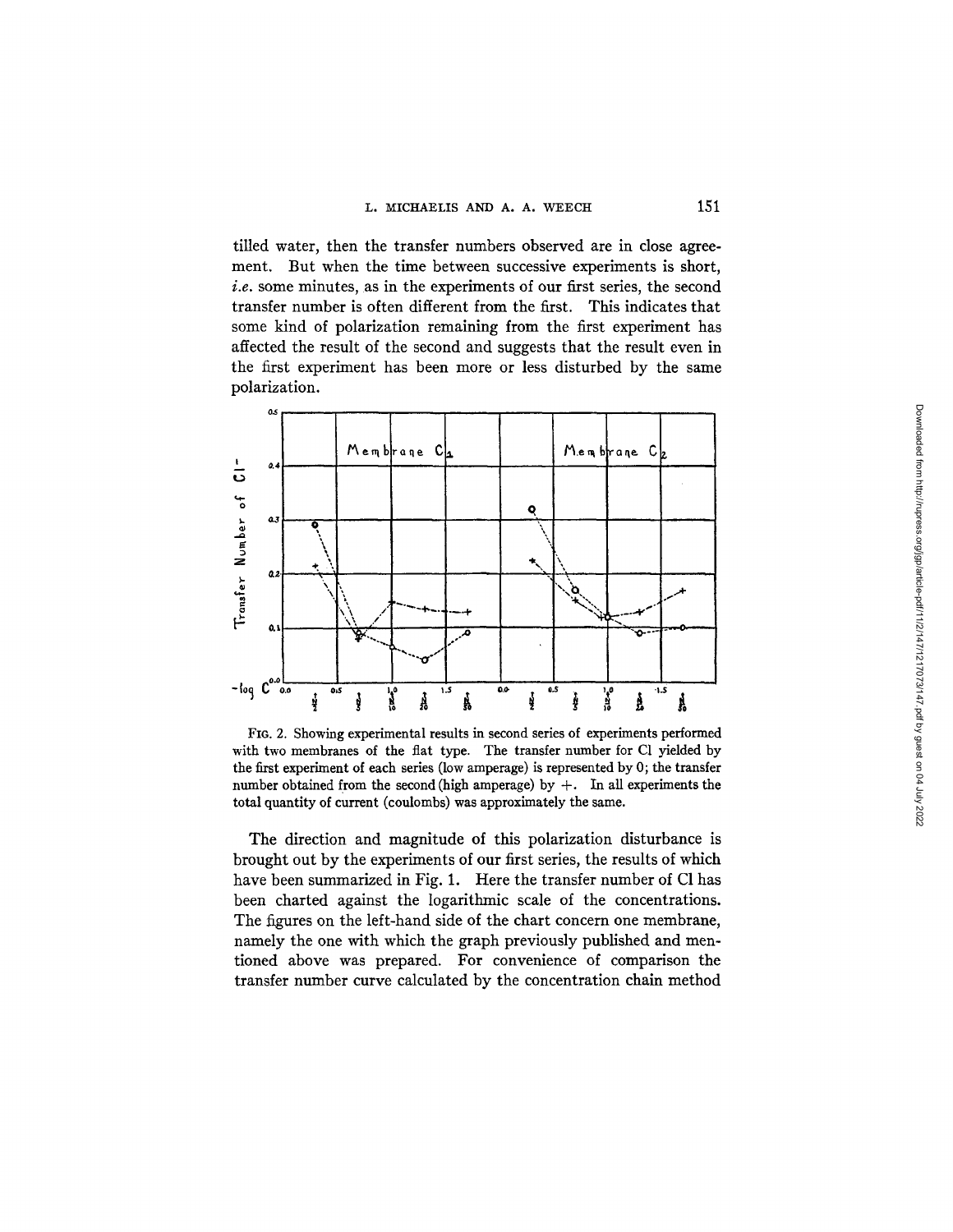has been included in this chart. The figures on the right-hand side of the chart were obtained with another membrane in which the transfer numbers have not been obtained by the concentration chain method. Both membranes have given essentially the same result. It will be seen that in the experiments of high and of low concentrations, *i.e.* 0.5 N and 0.02 N, there is almost no difference in the transfer numbers obtained from the first and second experiments of the series. In the middle range of concentration there is a considerable difference between the results, the second experiment always yielding the lower transfer number.

In our second series of experiments, the results of which have been summarized in Fig. 2, a study was made of the effect on the transfer number of varying the rate at which the same quantity of electricity was passed through a membrane. Here it can be seen that in the more concentrated solutions  $(0.5 \text{ N})$  a current of high intensity has always yielded a lower transfer number than one of low intensity, that in dilute solutions the reverse is true, and that a middle range of concentration exists where currents of either high or low intensity give essentially the same transfer number.

An attempt to understand the nature of these two effects has led us to the following considerations. All available data have tended to establish the fact that in our membrane the mobility of CI is less than that of K and that only the *degree* of the difference is modified by the conditions. Admitting the truth of this fact it follows that the passage of an electric current must be accompanied by a concentration of KC1 on the cathode side of the membrane pores and a dilution on the anode side.<sup>3</sup> This phenomenon is merely a restatement of the facts

<sup>3</sup> As a demonstration of the existence of such a surface boundary concentration would provide a further confirmation of the fundament of this theory we thought it worth while to attempt to show this concentration by experiment. This was accomplished by utilizing a form of membrane similar to our flat bell jar type but in which the collodion was fastened to the end of a straight tube 1 inch in diameter. This form offers less opportunity for mechanical mixing of the different layers of the inside solution. Potassium chloride solutions of equal concentrations were placed on both sides of the membrane and an electric current passed by means of platinum electrodes placed at some distance from the membrane. The inside electrode was always the cathode. At the beginning of the experiment a 1 cc. pipette was placed within the tube and its tip allowed to rest against the membrane.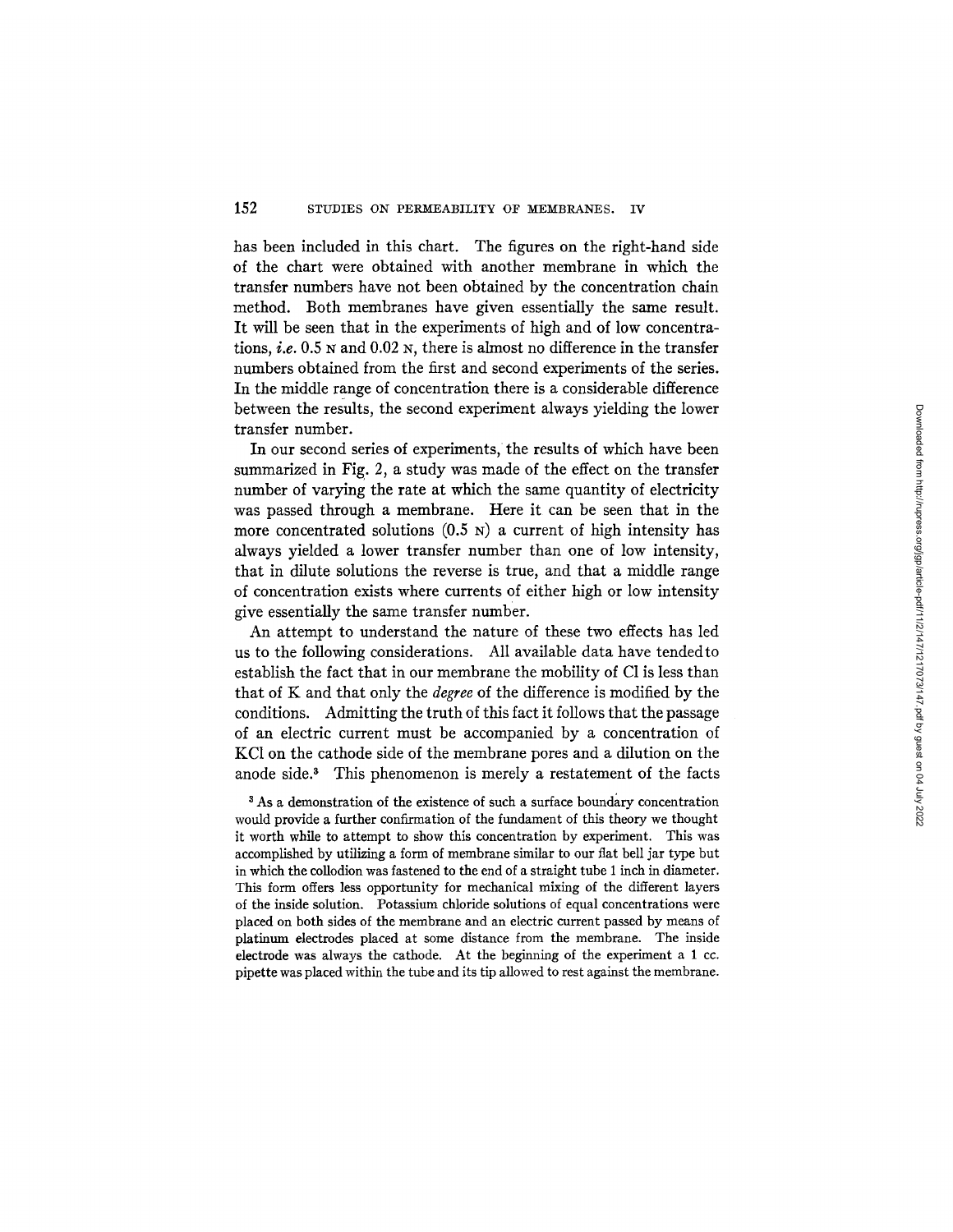established by Hittorf, which early led to the concept of a "transfer number." However in our membrane an additional factor has been introduced with which Hittorf did not have to contend. In Hittorf's experiments the transfer number was almost independent of the concentration and hence of changes in concentration brought about by a current. In our experiments the transfer number being a function of the concentration may be altered by changes in concentration resulting only from the current. As the Hittorf effect tends to raise the concentration on one side of the membrane and decrease it on the other it follows that different transfer numbers will obtain in different parts of the membrane. Our analytical results based on C1 determinations concern themselves only with that transfer number holding for the anodic end of the membrane pores. In order to interpret them we must show the effect of the current itself on the concentration at this border.

| TABLE |  |
|-------|--|
|-------|--|

*Demonstration by Chemical Analysis of the Change in Concentration at One Surface of the Collodion Membrane during the Passage of an Electric Current.* 

|                         | Approximate                                   |                      |      | Final Cl concentrations              |                                      |
|-------------------------|-----------------------------------------------|----------------------|------|--------------------------------------|--------------------------------------|
| $Co\ P\ of$<br>membrane | concentration<br>of original KCl<br>solutions | Current<br>intensity | Time | Layer in<br>contact with<br>membrame | Solution<br>distant from<br>membrane |
| mv.                     | M                                             | milliamberes         | min. | М                                    | И                                    |
| 49.7                    | 0.01                                          |                      | 30   | 0.0114                               | 0.0098                               |
| 50.0                    | 0.01                                          |                      | 30   | 0.0111                               | 0.0092                               |
| 48.3                    | 0.01                                          | 2                    | 30   | 0.0106                               | 0.0091                               |
| 32.7                    | 0.02                                          |                      | 20   | 0.0202                               | 0.0189                               |

After a suitable time the pipette was filled without stirring in order that as much as possible of the solution in direct contact with the membrane might be secured. Immediately thereafter a similar sample was taken from the upper layers of the solution and the two samples titrated for their content of C1. It is evident that the area of greatest concentration brought about by the electric current must be a film of microscopic thickness coating the membrane surface. By removing an entire cc. merely from this region we did not hope to show the maximal concentration. Nevertheless the results obtained were quite sufficient to support the theory. The solution in contact with the membrane was always the more concentrated (Table II). With the analytical method for determining C1 used the maximum titration error is not above 0.04 cc. of  $N/100$  AgNO<sub>3</sub> solution or 0.0004 millimols.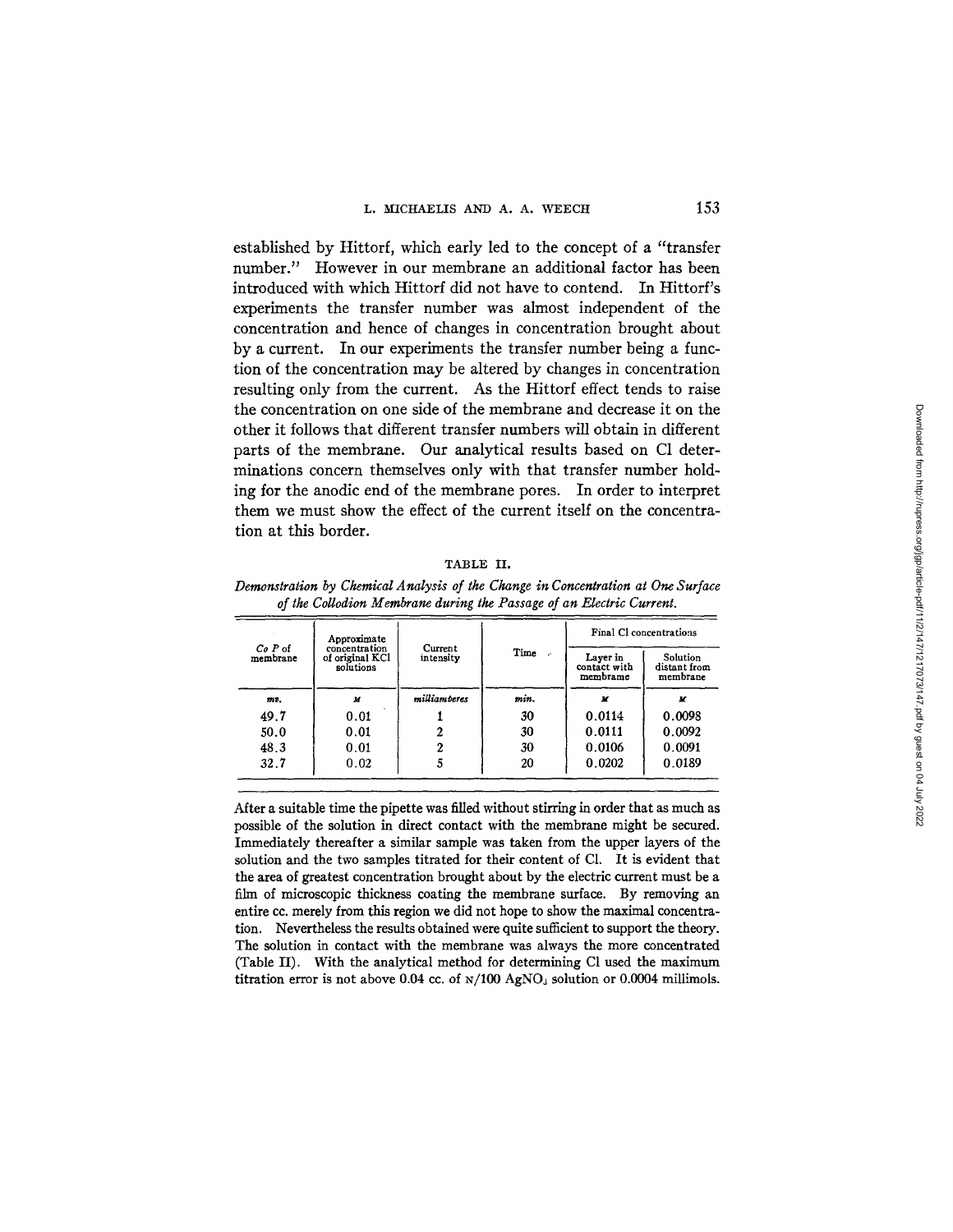# 154 STUDIES ON PERMEABILITY OF MEMBRANES. IV

The primary effect of the electric current is to lower the concentration at this border. Inasmuch as the concentration here is lower than that originally present the transfer number of the C1 will be lower than would have been expected without polarization. It is likewise evident that the magnitude of this lowering will be greatest in the concentration range where the transfer number is most dependent on the concentration, *i.e.* the middle concentration ranges. In high and in low concentration where the slope of the curve expressing the dependence of the transfer number on concentration is slight the magnitude of this lowering must be minimal. This is in accordance with the observed facts. When a second experiment is performed immediately after a first one in order that polarization may be already established when the second experiment is started then it is observed that the figure obtained from the second experiment is still lower than that secured from the first in the middle ranges of concentrations and in the high and low concentrations essentially no difference between the two experiments can be discovered.

But it is necessary also to consider the change going on at the cathodic border. Here an increase in concentration is being brought about. This increase results in an increase in the transfer number of C1, so that more KC1 can enter the membrane than previously and gradually, as a result of the mutual effect of concentration and transfer number on each other, the whole concentration of KC1 within the membrane is increased. Finally this increase will extend even to the anodic border. We shall refer to this as a "secondary effect." At the same time the force of the electric current tending to raise the concentration throughout the membrane is opposed by the force of spontaneous diffusion tending to equalize it throughout the whole system. As a result a stationary condition is reached as long as the current is maintained at constant intensity. Any change in the intensity of the applied current will, however, alter the level of this stationary condition. Inasmuch as this stationary condition may also extend through the membrane even to the anodic border, any change in its level will also alter the transfer number of C1. To a certain extent the effect will be present even with currents of low intensity but with currents of high intensity it will be greatly exaggerated. Furthermore, if, as in our experiments, the transfer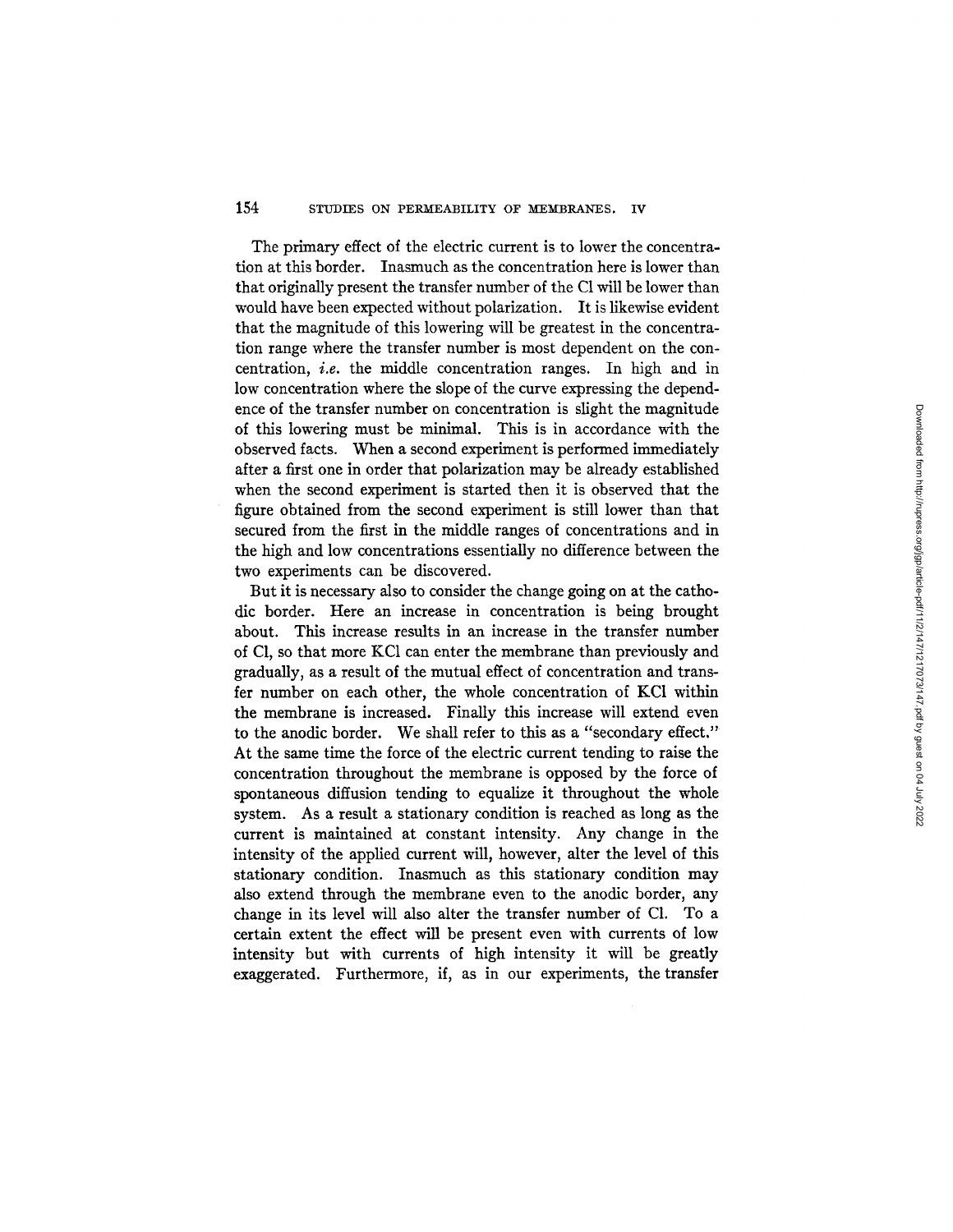number obtained with a current of low intensity is contrasted with that given by a current of high intensity, the change in transfer number whether greater or less will indicate the direction of alteration from the transfer number present in the absence of a current. That is, an arrow on the graph shown in Fig. 2 pointing from the result of the weak current experiment toward that of the strong current experiment will indicate the direction of the deviation. Extending this arrow in the opposite direction will indicate the transfer number holding under the initial condition.

Thus we have two contrary effects tending to change the concentration at the anodic border in opposite directions. We regret that we have been unable to form a mathematical representation of the equilibrium resulting from the two forces. We have therefore limited ourselves to some qualitative considerations suitable for an understanding of the total effect.

Thus far we have been talking about changes in the transfer number resulting from simple alterations in concentration. But it must be remembered that the degree of such changes depends greatly on the particular concentration. The rate of change of transfer number with concentration changes is expressed by the slope of the curve indicating the dependence of the transfer number on concentration and is very rapid in the middle ranges of concentration and very gradual in both high and low concentrations.

The combined effect of the two partial effects just discussed which begin at the two borders of the membrane may be expected to be dependent on the particular concentration under consideration.

When an experiment is being carried out in high concentrations there can be no appreciable change in transfer number at the cathodic border where the concentration is increased as further increases in concentration have very little effect on the transfer number. If the current is of low intensity the decrease in concentration at the anodic border will likewise be slight. If this decrease is sufficient to bring the concentration into the range where the transfer number is greatly dependent on concentration the transfer number will be lowered. To a certain extent this lowering may be apparent with currents of low intensity but with currents of high intensity it will be greatly exaggerated. In fact in our experiments in high concentrations the ob-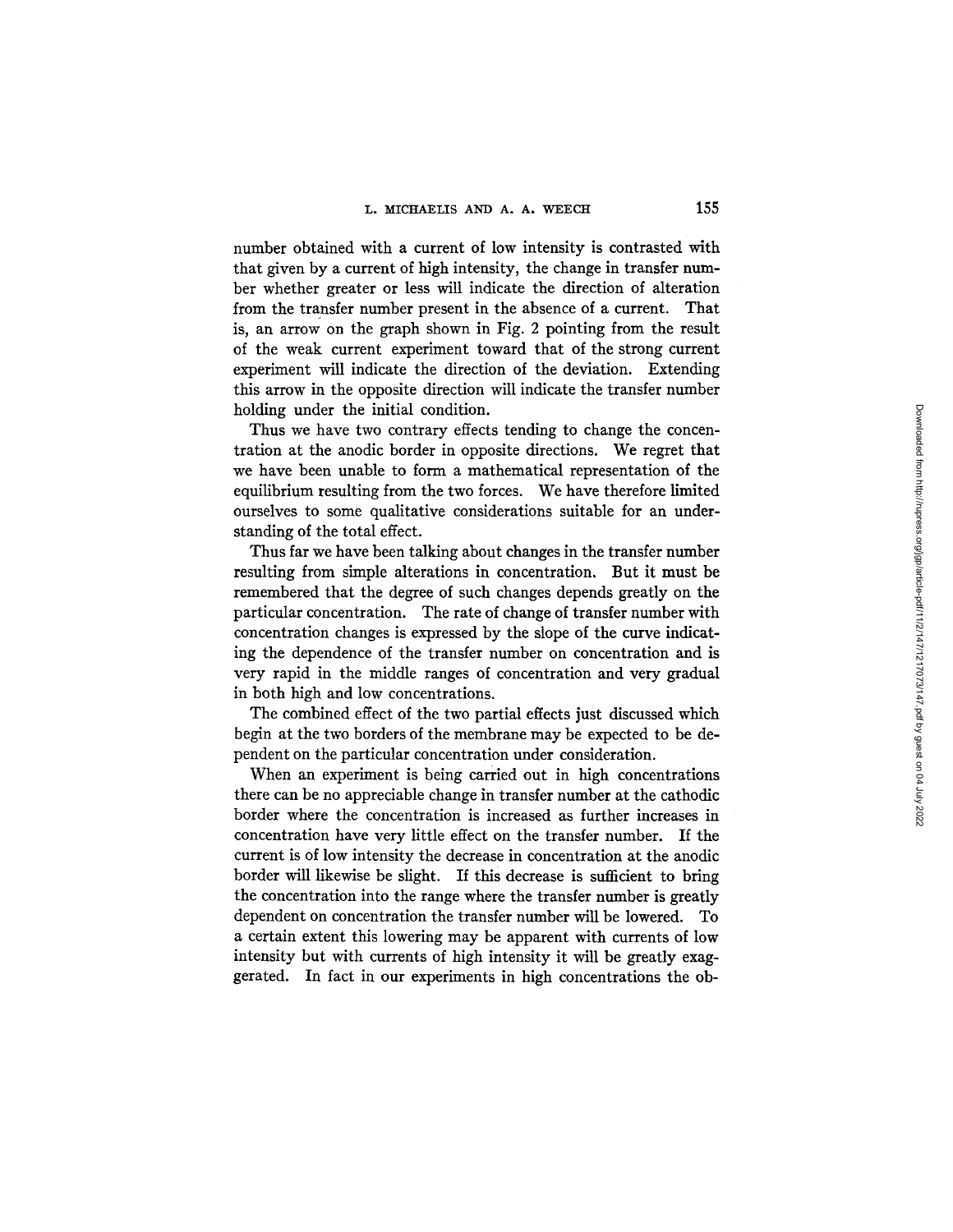tained transfer numbers were always somewhat lower than the calculated; when the current was of high intensity the lowering was excessive. Furthermore in the experiments of our first series we obtained no difference in the results between a first and second experimentwhen an attempt was made to thoroughly polarize the membrane by the intermediate passage of a strong current. This may be explained by the fact that in high concentrations no essential change in transfer number results from the increase in concentration brought about at the cathodic border and there are no gradations of transfer numbers extending throughout the membrane. As no new stationary condition is established within the interior of the membrane a second experiment must give the same result as the first regardless of the intermediate treatment. The changes brought about at the surface layers of the membrane in contact with the fluids and upon which the change in transfer number when the current intensity is greatly increased depends is almost immediately reversible with alterations in the intensity of the applied current. Only changes involving the deeper layers of the membrane can persist any appreciable time after the current has been stopped and only such changes can exert an influence on succeeding experiments.

By a similar process of reasoning it can be shown that the changes going on in the middle range of concentration may lead to lower results than those obtained by a non-electric method. In this range any slight fluctuation in concentration will have a strong effect on the dependent transfer number. In general the primary effect at the anodic border will be greater than the secondary effect beginning at the cathodic border inasmuch as we are measuring the transfer number at this border. That is, when two successive experiments are performed with currents of the same intensity the second experiment will yield the lower result. Sufficient time has elapsed to allow the setting up of the stationary condition within the membrane and the result measured at the anodic border where the concentration becomes lower as the stationary condition is established is to lower the transfer number. The effect of varying the current intensity will be uncertain as the opposing forces acting on the transfer number at the two borders of the membrane are both maximal. In just one concentration the effect of the new stationary condition established by the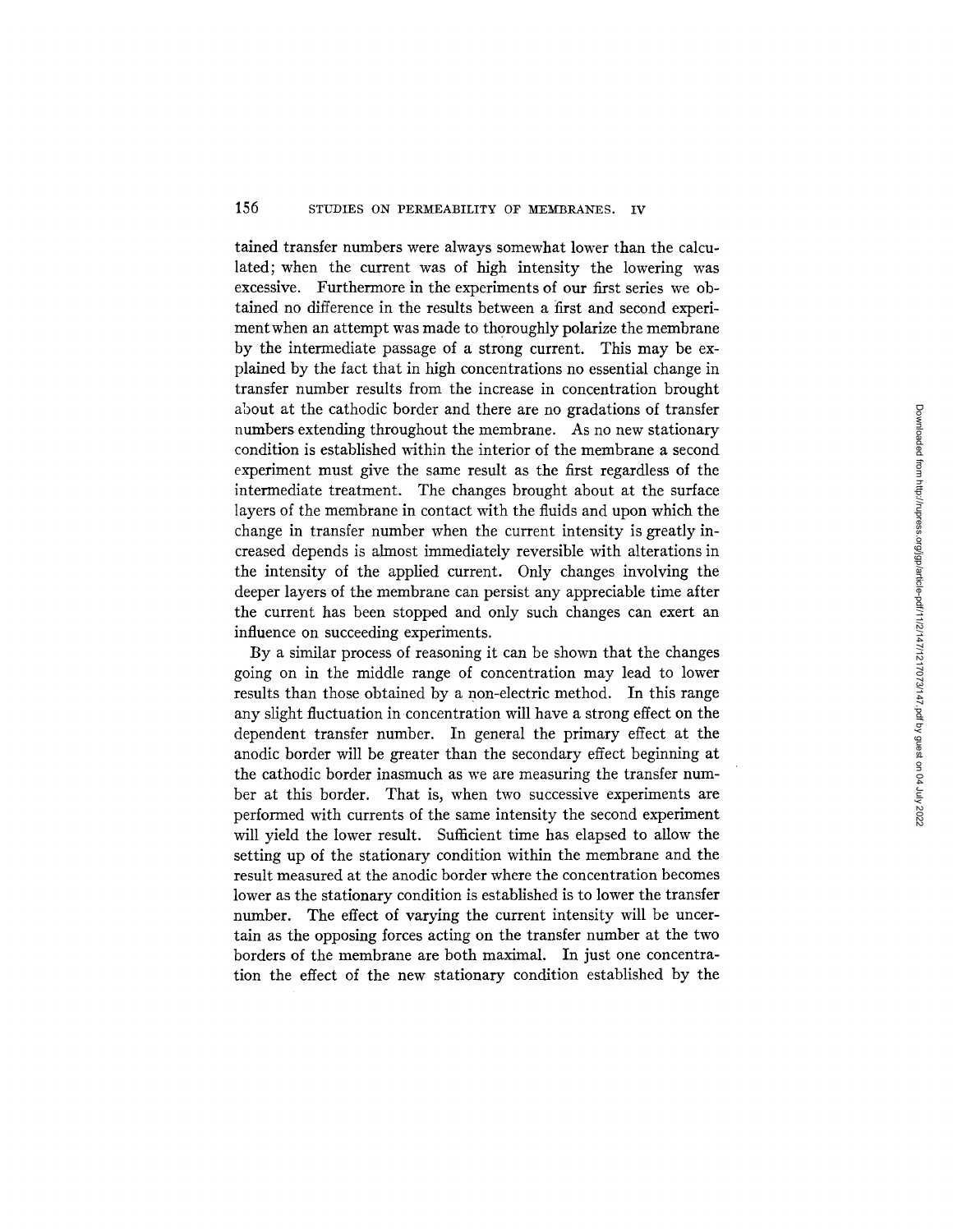stronger current on the transfer number will be obscured because the two forces have neutralized each other. Any variation from this one concentration will cause either a lowering or a raising of the transfer number as one or the other of the two forces becomes more important. The agreement of this theory with the obtained results is evident from inspection of Figs. 1 and 2.

When the concentration under consideration is low it is evident that the decrease in concentration brought about at the anodic border will have little effect on the transfer number and the effects produced at the cathodic border even though secondary will predominate. In our experiments we were not able to show any appreciable difference between successive experiments provided there was no alteration of amperage but when the intensity was increased the transfer numbers became greater. In all experiments the obtained transfer numbers were greater than the calculated.

Thus, even though we have not been able to offer a mathematical presentation of the forces concerned in this series of experiments, it has nevertheless been possible to explain the results in a reasonable way.

### SUMMARY AND CONCLUSIONS.

The transfer number of Cl in a KCl solution within the pores of a dried collodion membrane is always lower than 0.5. It depends on the concentration of the solution and decreases in general with decreasing concentration. However, the transfer number for any given KC1 concentration has the significance of a definite and constant figure only when an infinitely small amount of coulombs is allowed to pass through the system. For finite durations of electric transfer experiments a polarization effect will always change the original transfer number. This polarization consists in an accumulation of the salt at the one boundary and a diminution at the other boundary of the membrane. Again, as the transfer number strongly depends on concentration, this change in concentration will bring about in its turn a gradual change in the transfer number too. It is shown under what conditions the transfer numbers for the anion as obtained by electic transfer experiments are higher or lower than the ones expected without polarization effect. Thus, by changing the character and magnitude of the force driving the ions across the membranes, and